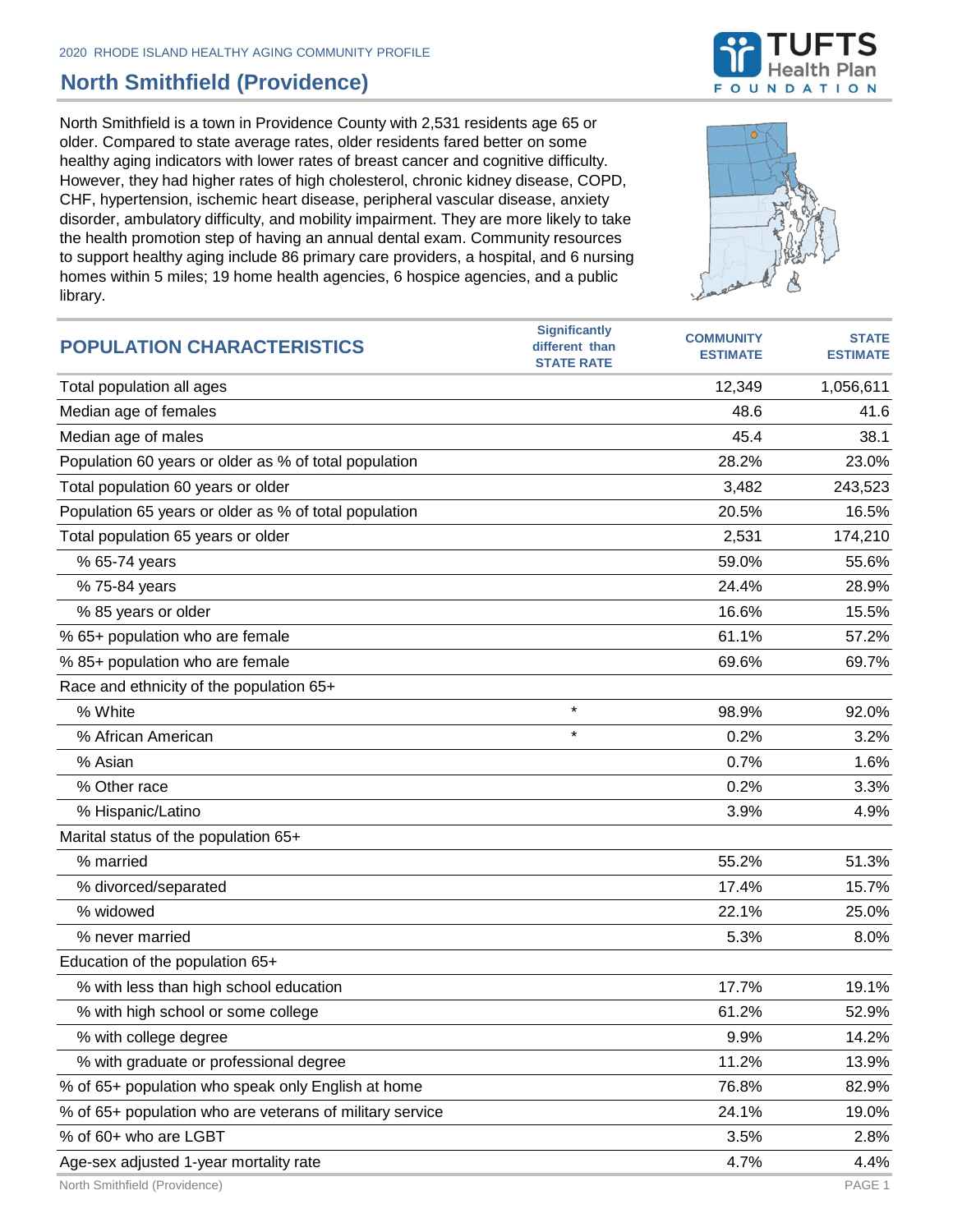| <b>HEALTHY AGING INDICATORS</b>                              | <b>BETTER / WORSE</b><br><b>STATE RATE</b> | <b>COMMUNITY</b><br><b>ESTIMATE</b> | <b>STATE</b><br><b>ESTIMATE</b> |
|--------------------------------------------------------------|--------------------------------------------|-------------------------------------|---------------------------------|
| <b>WELLNESS</b>                                              |                                            |                                     |                                 |
| % 60+ getting the recommended hours of sleep                 |                                            | 64.8%                               | 63.0%                           |
| % 60+ doing any physical activity within last month          |                                            | 71.1%                               | 71.0%                           |
| % 60+ met CDC guidelines for muscle-strengthening activity   |                                            | 23.6%                               | 25.0%                           |
| % 60+ met CDC guidelines for aerobic physical activity       |                                            | 54.9%                               | 54.3%                           |
| % 60+ with fair or poor health status                        |                                            | 18.6%                               | 19.5%                           |
| % 60+ with 15+ physically unhealthy days in last month       |                                            | 13.2%                               | 14.5%                           |
| <b>FALLS</b>                                                 |                                            |                                     |                                 |
| % 60+ who fell within last year                              |                                            | 22.4%                               | 26.3%                           |
| % 60+ who were injured in a fall within last year            |                                            | 8.3%                                | 10.3%                           |
| % 65+ had hip fracture                                       |                                            | 3.2%                                | 3.4%                            |
| <b>PREVENTION</b>                                            |                                            |                                     |                                 |
| % 60+ with physical exam/check-up in last year               |                                            | 95.4%                               | 93.0%                           |
| % 60+ flu shot in last year                                  |                                            | 62.0%                               | 60.6%                           |
| % 60+ with pneumonia vaccine                                 |                                            | 71.9%                               | 67.7%                           |
| % 60+ with shingles vaccine                                  |                                            | 36.2%                               | 35.3%                           |
| % 60+ women with a mammogram within last 2 years             |                                            | 81.0%                               | 82.0%                           |
| % 60+ with colorectal cancer screening                       |                                            | 76.3%                               | 77.8%                           |
| % 60+ with HIV test                                          | $\star$                                    | 10.4%                               | 15.8%                           |
| % 60+ met CDC preventive health screening goals              |                                            | 41.0%                               | 39.2%                           |
| <b>NUTRITION &amp; DIET</b>                                  |                                            |                                     |                                 |
| % 60+ with 5 or more servings of fruit or vegetables per day |                                            | 18.9%                               | 18.1%                           |
| % 65+ with poor supermarket access                           |                                            | 43.7%                               | 23.6%                           |
| % 60+ stressed about buying food in last month               |                                            | 10.1%                               | 13.2%                           |
| % 60+ self-reported obese                                    |                                            | 27.1%                               | 26.8%                           |
| % 65+ clinically diagnosed obesity                           |                                            | 32.0%                               | 29.3%                           |
| % 65+ with high cholesterol                                  | W                                          | 82.6%                               | 79.1%                           |
| % 60+ with cholesterol screening                             |                                            | 97.8%                               | 96.9%                           |
| <b>ORAL HEALTH</b>                                           |                                            |                                     |                                 |
| % 60+ with dental insurance                                  |                                            | 55.7%                               | 56.3%                           |
| % 60+ with annual dental exam                                | В                                          | 80.8%                               | 75.9%                           |
| # of dentists per 100,000 persons (all ages)                 |                                            | 90.0                                | 64.7                            |
| % 60+ with loss of 6 or more teeth                           |                                            | 26.4%                               | 29.6%                           |
| <b>CHRONIC DISEASE</b>                                       |                                            |                                     |                                 |
| % 65+ with Alzheimer's disease or related dementias          |                                            | 14.4%                               | 13.1%                           |
| % 65+ with anemia                                            |                                            | 48.4%                               | 50.0%                           |
| % 65+ with asthma                                            |                                            | 16.0%                               | 14.9%                           |
| % 65+ with atrial fibrillation                               |                                            | 15.0%                               | 15.0%                           |
| % 65+ with autism spectrum disorder                          |                                            | N/A                                 | 0.04%                           |
| % 65+ with benign prostatic hyperplasia (men)                |                                            | 45.8%                               | 42.2%                           |
| % 65+ with breast cancer (women)                             | B                                          | 8.4%                                | 11.1%                           |
| % 65+ with cataract                                          |                                            | 70.1%                               | 67.5%                           |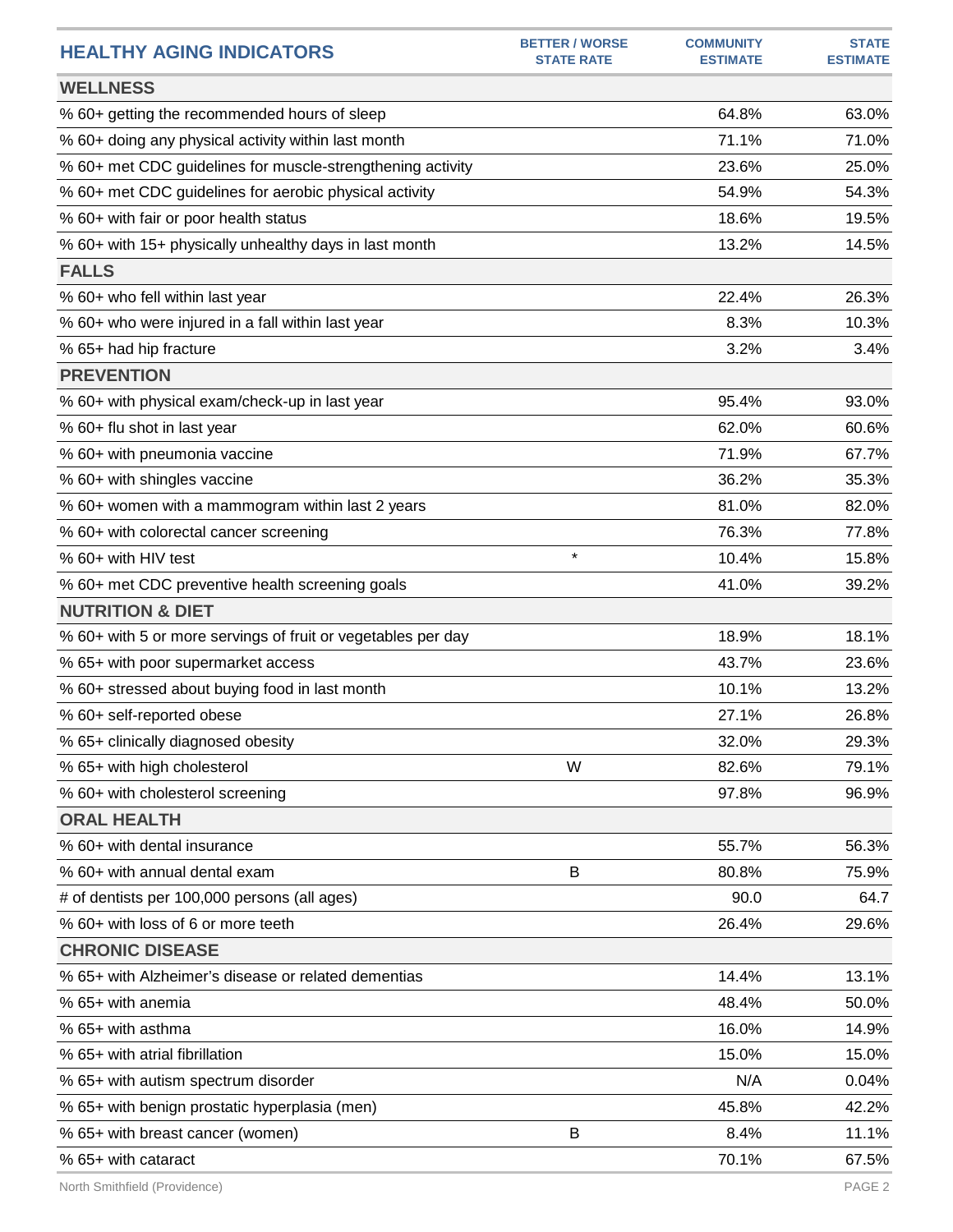| <b>HEALTHY AGING INDICATORS</b>                         | <b>BETTER / WORSE</b><br><b>STATE RATE</b> | <b>COMMUNITY</b><br><b>ESTIMATE</b> | <b>STATE</b><br><b>ESTIMATE</b> |
|---------------------------------------------------------|--------------------------------------------|-------------------------------------|---------------------------------|
| % 65+ with chronic kidney disease                       | W                                          | 34.5%                               | 30.7%                           |
| % 65+ with chronic obstructive pulmonary disease        | W                                          | 27.0%                               | 22.9%                           |
| % 65+ with colon cancer                                 |                                            | 2.5%                                | 2.7%                            |
| % 65+ with congestive heart failure                     | W                                          | 25.9%                               | 21.6%                           |
| % 65+ with diabetes                                     |                                            | 36.1%                               | 34.7%                           |
| % 65+ with endometrial cancer (women)                   |                                            | 2.4%                                | 1.9%                            |
| % 65+ with epilepsy                                     |                                            | 3.7%                                | 2.9%                            |
| % 65+ with fibromyalgia, chronic pain and fatigue       |                                            | 27.3%                               | 25.4%                           |
| % 65+ with glaucoma                                     |                                            | 28.7%                               | 27.0%                           |
| % 65+ ever had a heart attack                           |                                            | 5.7%                                | 5.8%                            |
| % 65+ with HIV/AIDS                                     |                                            | 0.09%                               | 0.12%                           |
| % 65+ with hypertension                                 | W                                          | 81.6%                               | 78.0%                           |
| % 65+ with hypothyroidism                               |                                            | 22.7%                               | 22.4%                           |
| % 65+ with ischemic heart disease                       | W                                          | 47.3%                               | 41.8%                           |
| % 65+ with leukemias and lymphomas                      |                                            | 2.4%                                | 2.7%                            |
| % 65+ with liver disease                                |                                            | 8.8%                                | 9.9%                            |
| % 65+ with lung cancer                                  |                                            | 1.9%                                | 2.1%                            |
| % 65+ with migraine and other chronic headache          |                                            | 8.0%                                | 6.1%                            |
| % 65+ with osteoarthritis or rheumatoid arthritis       |                                            | 59.4%                               | 56.2%                           |
| % 65+ with osteoporosis                                 |                                            | 20.0%                               | 19.6%                           |
| % 65+ with peripheral vascular disease                  | W                                          | 31.8%                               | 25.6%                           |
| % 65+ with pressure ulcer or chronic ulcer              |                                            | 7.1%                                | 8.1%                            |
| % 65+ with prostate cancer (men)                        |                                            | 11.6%                               | 13.4%                           |
| % 65+ with stroke                                       |                                            | 13.7%                               | 11.9%                           |
| % 65+ with traumatic brain injury                       |                                            | 1.7%                                | 1.0%                            |
| % 65+ with 4+ (out of 15) chronic conditions            | W                                          | 67.4%                               | 63.8%                           |
| % 65+ with 0 chronic conditions                         |                                            | 7.1%                                | 7.0%                            |
| <b>BEHAVIORAL HEALTH</b>                                |                                            |                                     |                                 |
| # opioid deaths (all ages)                              |                                            | 12                                  | 1,654                           |
| % 65+ with opioid use disorder                          |                                            | 2.2%                                | 1.9%                            |
| % 65+ with substance use disorder                       |                                            | 5.3%                                | 7.0%                            |
| % 60+ who used marijuana in last month                  |                                            | N/A                                 | 3.4%                            |
| % 60+ excessive drinking                                |                                            | 9.7%                                | 9.3%                            |
| % 65+ with tobacco use disorder                         |                                            | 12.6%                               | 10.8%                           |
| % 60+ current smokers                                   |                                            | 6.1%                                | 8.7%                            |
| % 60+ ever used E-Cigarettes in last month              |                                            | 4.9%                                | 5.8%                            |
| <b>MENTAL HEALTH</b>                                    |                                            |                                     |                                 |
| % 60+ who reported receiving adequate emotional support |                                            | 82.7%                               | 79.7%                           |
| % 60+ who reported being satisfied with life            |                                            | 96.4%                               | 95.3%                           |
| % 60+ with 15+ days poor mental health in last month    | B                                          | 4.6%                                | 7.4%                            |
| % 65+ with depression                                   |                                            | 33.3%                               | 32.9%                           |
| % 65+ with anxiety disorder                             | W                                          | 33.6%                               | 29.8%                           |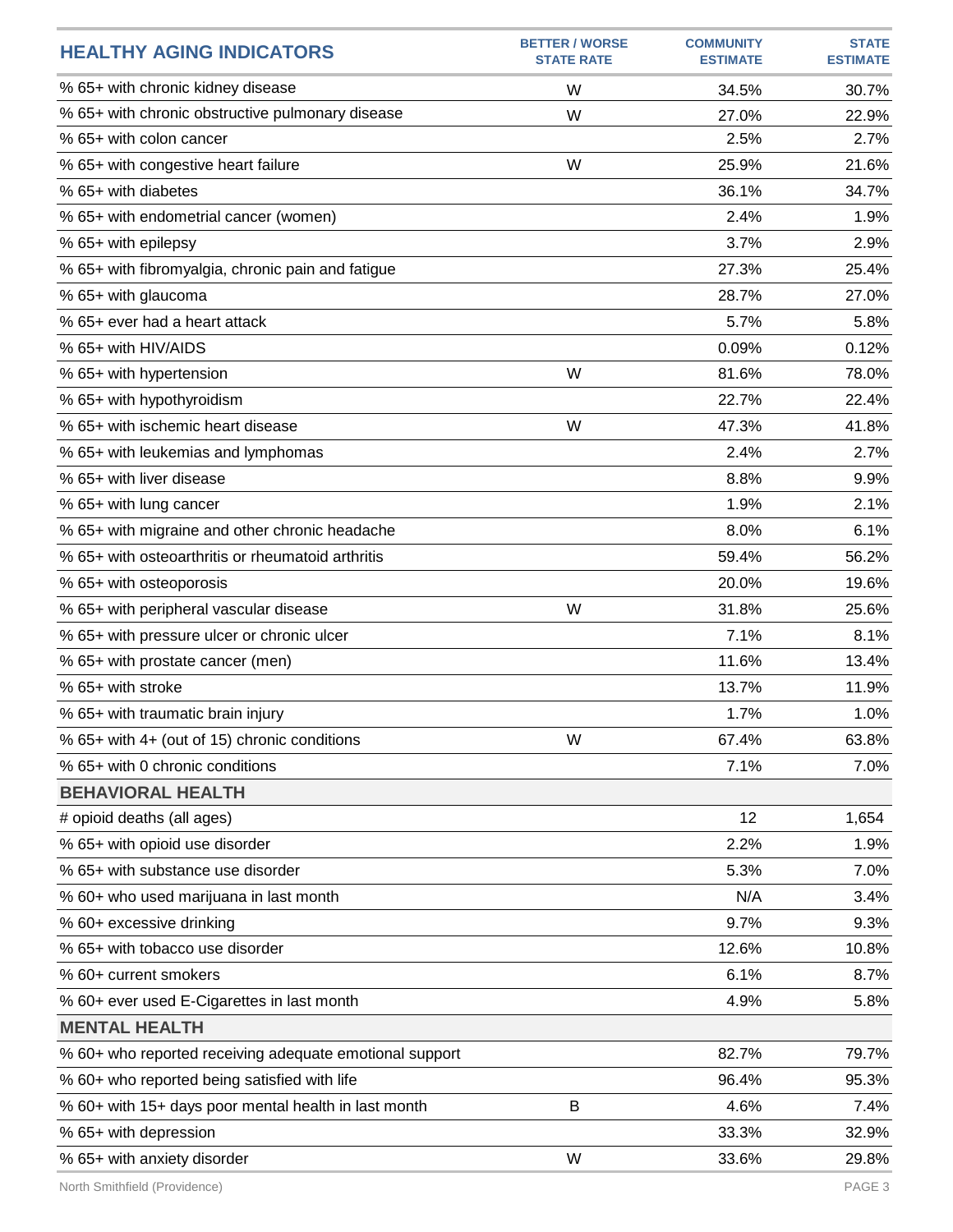| <b>HEALTHY AGING INDICATORS</b>                                  | <b>BETTER / WORSE</b><br><b>STATE RATE</b> | <b>COMMUNITY</b><br><b>ESTIMATE</b> | <b>STATE</b><br><b>ESTIMATE</b> |
|------------------------------------------------------------------|--------------------------------------------|-------------------------------------|---------------------------------|
| % 65+ with bipolar disorder                                      |                                            | 4.4%                                | 4.1%                            |
| % 65+ with post-traumatic stress disorder                        |                                            | 1.2%                                | 1.7%                            |
| % 65+ with schizophrenia & other psychotic disorder              |                                            | 4.3%                                | 3.8%                            |
| % 65+ with personality disorder                                  |                                            | 1.9%                                | 2.8%                            |
| <b>LIVING WITH DISABILITY</b>                                    |                                            |                                     |                                 |
| % 65+ with self-reported hearing difficulty                      |                                            | 16.9%                               | 13.9%                           |
| % 65+ with clinical diagnosis of deafness or hearing impairment  |                                            | 18.5%                               | 16.4%                           |
| % 65+ with self-reported vision difficulty                       |                                            | 4.7%                                | 5.5%                            |
| % 65+ with clinical diagnosis of blindness or visual impairment  |                                            | 1.1%                                | 1.1%                            |
| % 65+ with self-reported cognition difficulty                    | B                                          | 2.8%                                | 8.2%                            |
| % 65+ with self-reported ambulatory difficulty                   | W                                          | 29.0%                               | 21.0%                           |
| % 65+ with clinical diagnosis of mobility impairment             | W                                          | 5.6%                                | 3.8%                            |
| % 65+ with self-reported self-care difficulty                    |                                            | 6.9%                                | 8.0%                            |
| % 65+ with self-reported independent living difficulty           |                                            | 15.3%                               | 14.3%                           |
| <b>CAREGIVING</b>                                                |                                            |                                     |                                 |
| # of Alzheimer's disease specific support groups                 |                                            | 0                                   | 16                              |
| # of Memory Cafes                                                |                                            | 0                                   | 10                              |
| % of 60+ who provide care to a family/friend in last month       |                                            | 20.2%                               | 22.5%                           |
| % of grandparents raising grandchildren                          | $\star$                                    | 0.3%                                | 1.0%                            |
| % of grandparents who live with grandchildren                    |                                            | 2.1%                                | 3.2%                            |
| <b>ACCESS TO CARE</b>                                            |                                            |                                     |                                 |
| % 65+ dually eligible for Medicare and Medicaid                  | $\star$                                    | 11.8%                               | 13.8%                           |
| % 65+ Medicare managed care enrollees                            | $\star$                                    | 49.1%                               | 43.8%                           |
| % 60+ with a regular doctor                                      |                                            | 97.8%                               | 96.7%                           |
| % 60+ who did not see a doctor when needed due to cost           |                                            | 4.7%                                | 5.4%                            |
| # of primary care providers within 5 miles                       |                                            | 86                                  | 1,605                           |
| # of hospitals within 5 miles                                    |                                            | 1                                   | 13                              |
| # of home health agencies                                        |                                            | 19                                  | 23                              |
| # of nursing homes within 5 miles                                |                                            | 6                                   | 80                              |
| # of community health centers                                    |                                            | $\mathbf 0$                         | 43                              |
| # of adult day health centers                                    |                                            | 0                                   | 31                              |
| # of hospice agencies                                            |                                            | 6                                   | 18                              |
| <b>SERVICE UTILIZATION</b>                                       |                                            |                                     |                                 |
| # physician visits per year                                      |                                            | 8.3                                 | 8.4                             |
| # emergency room visits/1000 persons 65+ years annually          |                                            | 555.5                               | 620.6                           |
| # Part D monthly prescription fills per person annually          |                                            | 53.8                                | 52.2                            |
| # home health visits annually                                    |                                            | 2.6                                 | 3.5                             |
| # durable medical equipment claims annually                      |                                            | 2.0                                 | 1.7                             |
| # inpatient hospital stays/1000 persons 65+ years annually       |                                            | 255.7                               | 286.5                           |
| % Medicare inpatient hospital readmissions (as % of admissions)  |                                            | 16.9%                               | 17.4%                           |
| # skilled nursing facility stays/1000 persons 65+ years annually |                                            | 106.8                               | 98.8                            |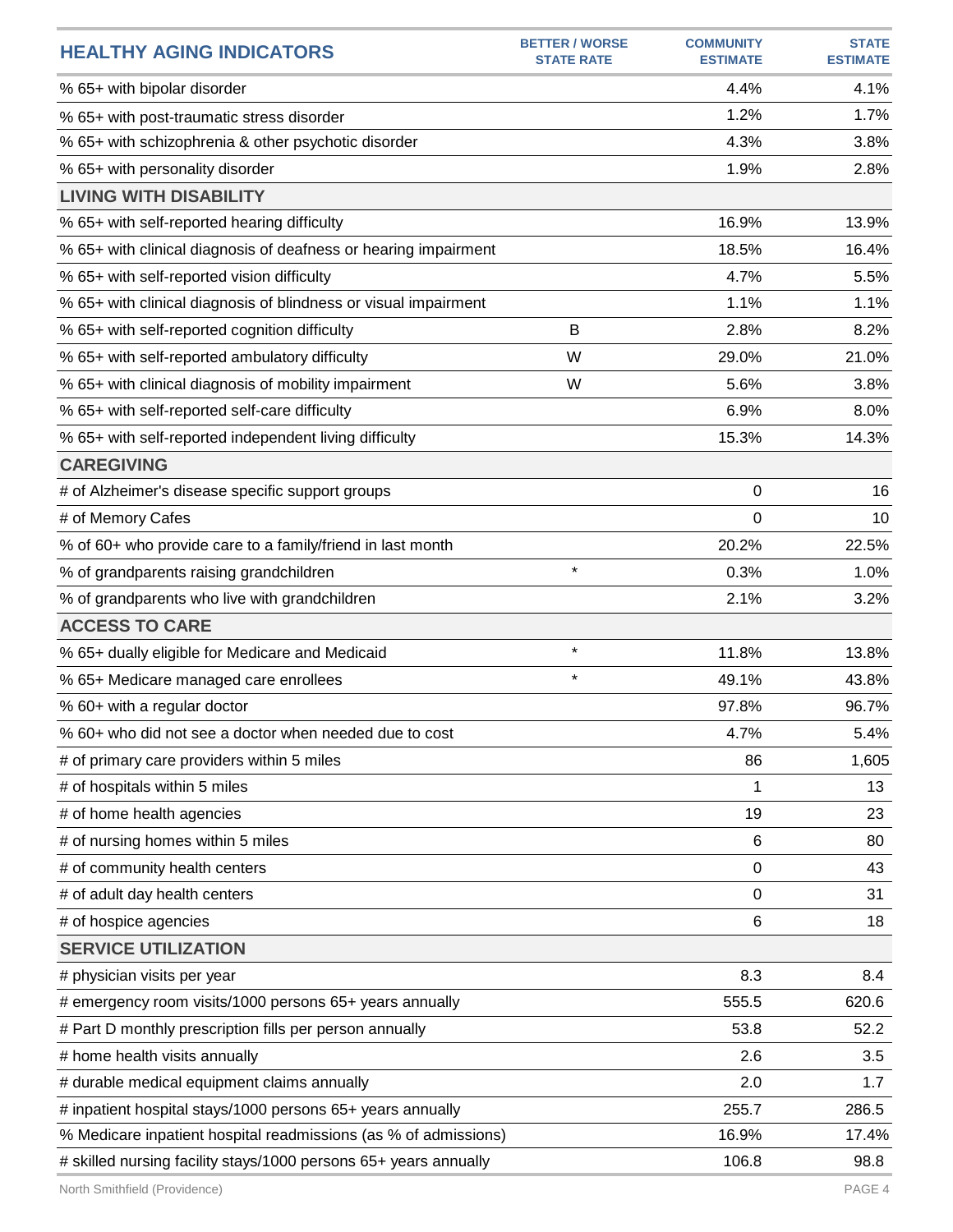|                                                               | <b>BETTER / WORSE</b> | <b>COMMUNITY</b> | <b>STATE</b>    |
|---------------------------------------------------------------|-----------------------|------------------|-----------------|
| <b>HEALTHY AGING INDICATORS</b>                               | <b>STATE RATE</b>     | <b>ESTIMATE</b>  | <b>ESTIMATE</b> |
| # skilled nursing home Medicare beds/1000 persons 65+ years   |                       | 94.8             | 47.1            |
| % 65+ getting Medicaid long term services and supports        | $\star$               | 6.7%             | 4.2%            |
| % 65+ hospice users                                           |                       | 3.7%             | 3.5%            |
| % 65+ hospice users as % of decedents                         |                       | 42.2%            | 53.0%           |
| Median hospice days per hospice user (65+, deceased)          |                       | 10.0             | 11.0            |
| Median hospice payment (Medicare + other) per hospice user    | $\star$               | \$2,817.57       | \$3,870.97      |
| <b>COMMUNITY</b>                                              |                       |                  |                 |
| Air pollution: annual # of unhealthy days for 65+ (county)    |                       | 8                | N/A             |
| Age-friendly efforts in community                             |                       | Not yet          | Yes             |
| # of senior centers                                           |                       | 0                | 32              |
| # of universities and community colleges                      |                       | 0                | 19              |
| # of public libraries                                         |                       | 1                | 71              |
| # of YMCAs                                                    |                       | 0                | 15              |
| % in county with access to broadband (all ages)               |                       | 98.4%            | 98.1%           |
| % 60+ who used Internet in last month                         |                       | 68.9%            | 71.6%           |
| Voter participation rate in 2016 election (age 18+)           |                       | 62.7%            | 55.0%           |
| % 60+ who believe local service orgs understand needs         |                       | 39.5%            | 44.1%           |
| % 60+ who believe he/she can make a difference                |                       | 50.0%            | 52.2%           |
| % 60+ who believe working together can make a difference      |                       | 82.2%            | 81.0%           |
| % 60+ who volunteer at least once per month                   |                       | 20.6%            | 22.9%           |
| % 60+ who attend community events (church, club) monthly      |                       | 40.0%            | 44.4%           |
| <b>SAFETY &amp; CRIME</b>                                     |                       |                  |                 |
| Violent crime rate /100,000 persons                           |                       | 84.3             | 220.3           |
| Homicide rate /100,000 persons (county)                       |                       | 3                | $\overline{2}$  |
| # firearm fatalities (all ages) (county)                      |                       | 572              | 895             |
| Property crime rate /100,000 persons                          |                       | 1866.3           | 1,678.4         |
| # 65+ deaths by suicide (county)                              |                       | 24               | 57              |
| <b>TRANSPORTATION</b>                                         |                       |                  |                 |
| % 65+ who own a motor vehicle                                 |                       | 84.4%            | 85.0%           |
| % 60+ who always drive or ride wearing a seatbelt             |                       | 94.1%            | 91.9%           |
| % 60+ who drove under the influence of drinking in last month |                       | N/A              | 2.0%            |
| # of fatal crashes involving adult age 60+/town               |                       | 1                | 82              |
| # of fatal crashes involving adult age 60+/county             |                       | 52               | 82              |
| <b>HOUSING</b>                                                |                       |                  |                 |
| % 65+ population who live alone                               | $\star$               | 22.5%            | 31.4%           |
| Average household size (all ages)                             |                       | 2.6              | 2.5             |
| Median house value                                            |                       | \$285,800.00     | \$249,800.00    |
| % 60+ own home                                                |                       | 74.9%            | 70.3%           |
| % 60+ homeowners who have mortgage                            |                       | 53.8%            | 48.7%           |
| % 60+ stressed about paying rent/mortgage in last month       |                       | 24.5%            | 22.1%           |
|                                                               |                       |                  |                 |